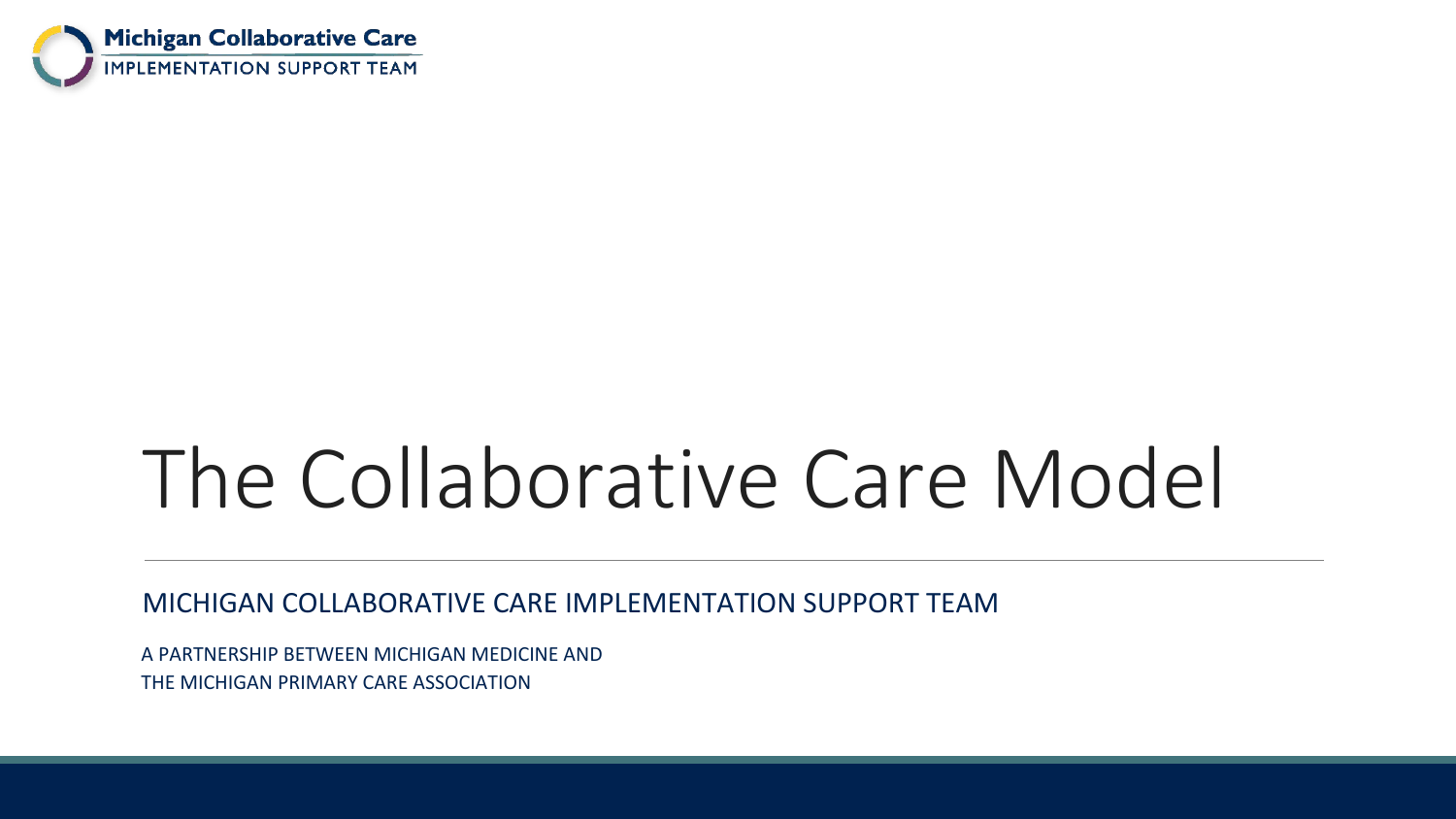### Primary care is behavioral health care.

- In a fast-paced environment with competing demands, PCPs manage behavioral health issues the best they can
- PCPs prescribe the majority of antidepressants
- At times, there is some support with embedded behavioral health providers
	- However, typically not population-focused
- Refer to specialty care
	- Do all patients truly need specialty care?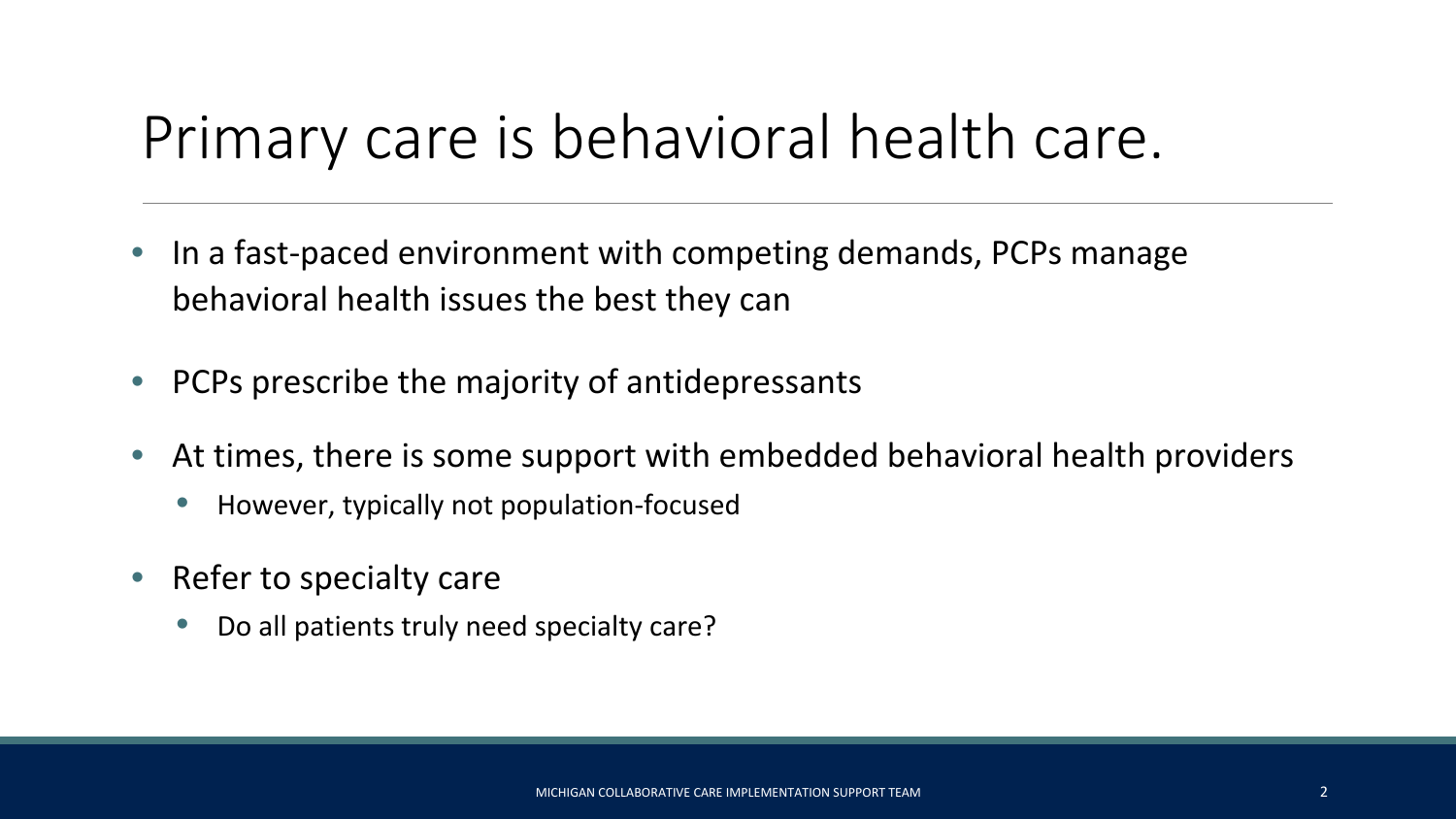## There are not enough psychiatrists.

**Population size is increasing, while psychiatry numbers are decreasing.**

- US population grew 4.7% from 2005- 2010
- Number of US psychiatrists dropped 1%
- 57% of psychiatrists > 55 years old

#### **Uninsured and underinsured patients have even less access to care.**

- 55% of accept insurance vs 89% other physicians
- 55% accept Medicare vs 86% other physicians
- 43% accept Medicaid vs 73% other physicians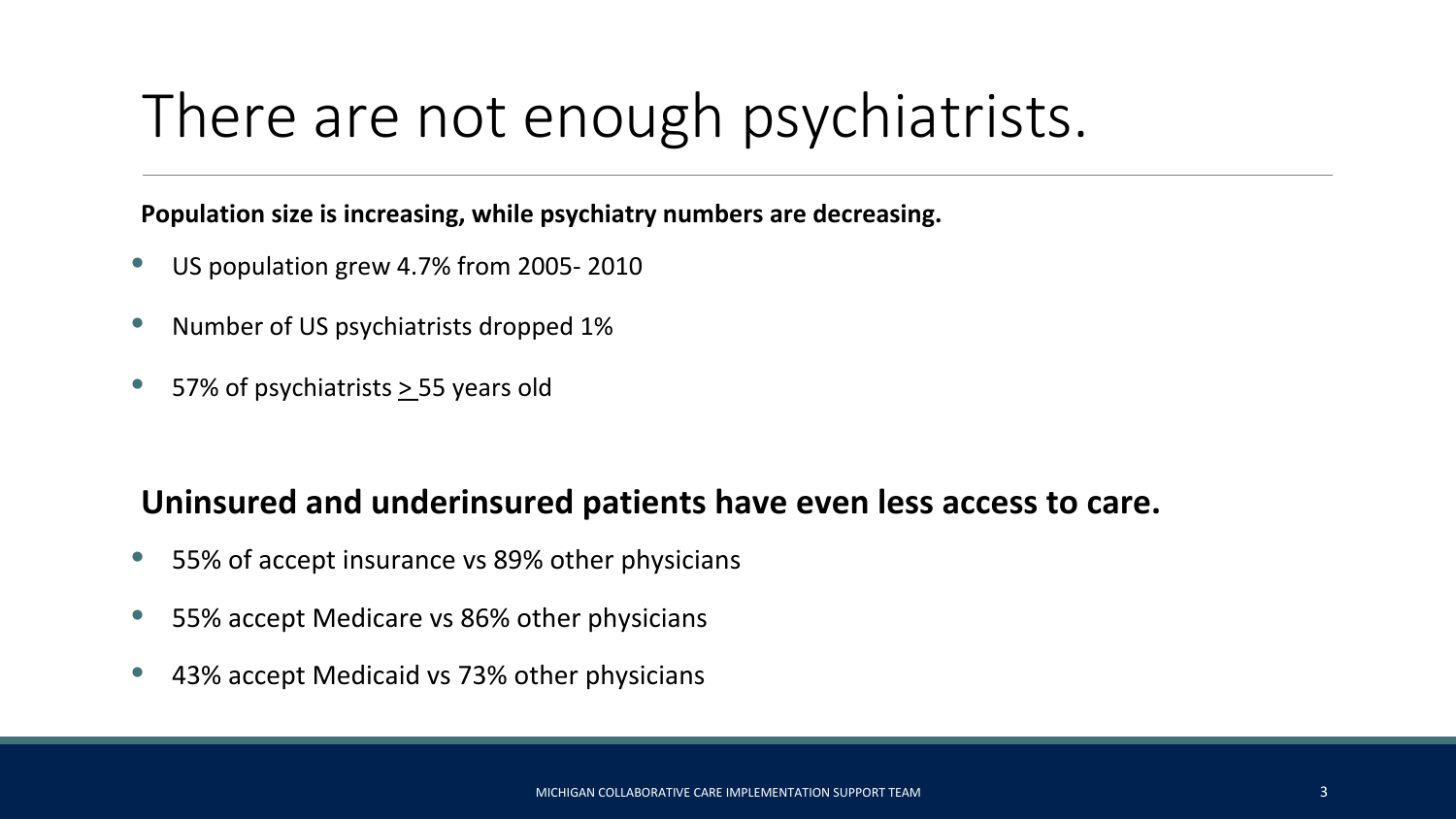### Inpatient Psychiatry in Michigan

 $\bullet$ 



This image was developed by Lynda Zeller, Senior Deputy Director of the Behavioral Health and Developmental Disabilities Administration at MDHHS for the *Update and Dialogue: Mental Health & Opioid Policy* presentation on 5/24/2018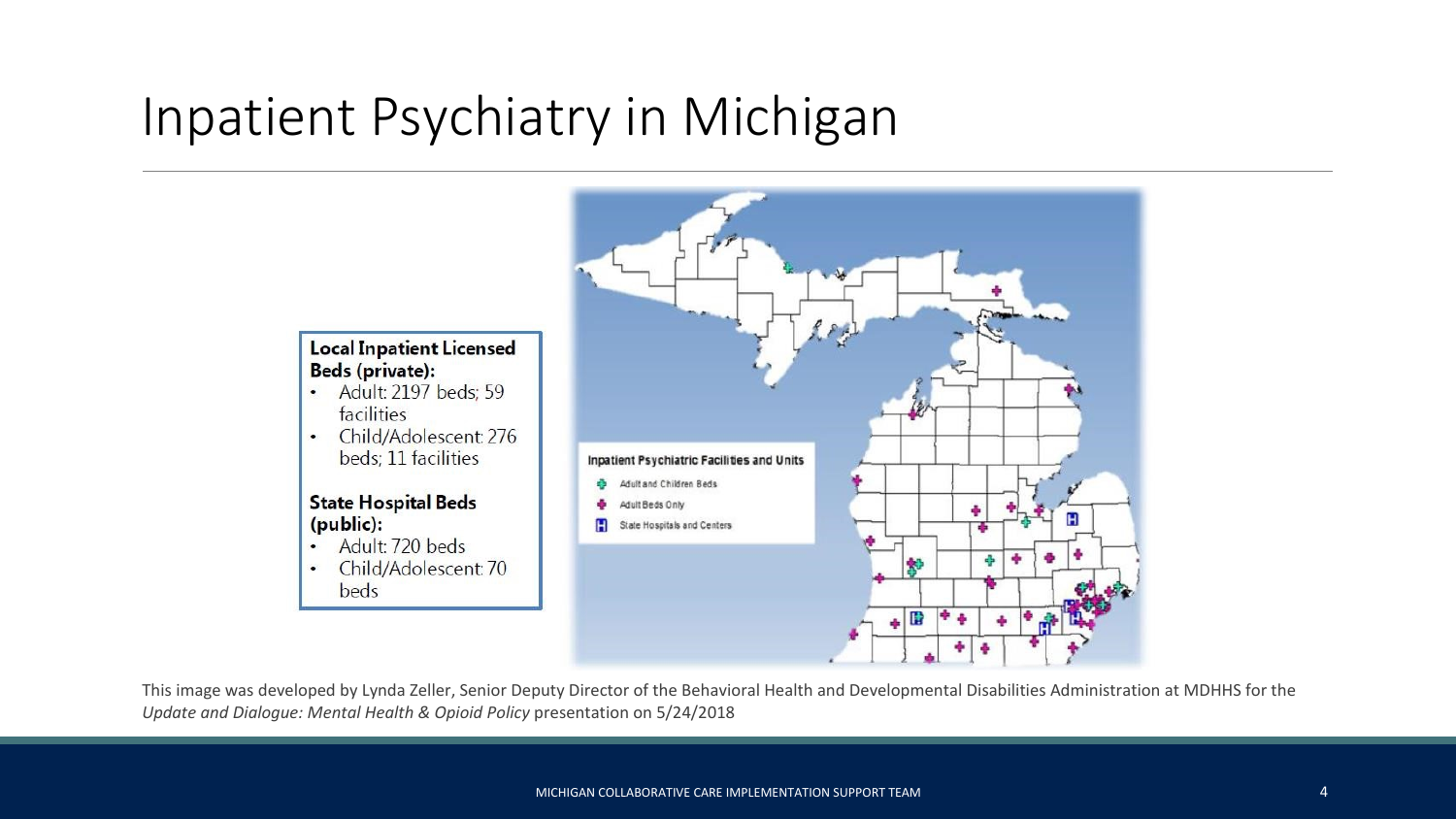# Collaborative Care model

- Founded at the University of Washington AIMS Center (IMPACT Trial)
- [www.aims.uw.edu](http://www.aims.uw.edu/)
- Over 80 RCTs showing effectiveness
- Cost-effective
- Outcomes in primary care comparable to those achieved in specialty care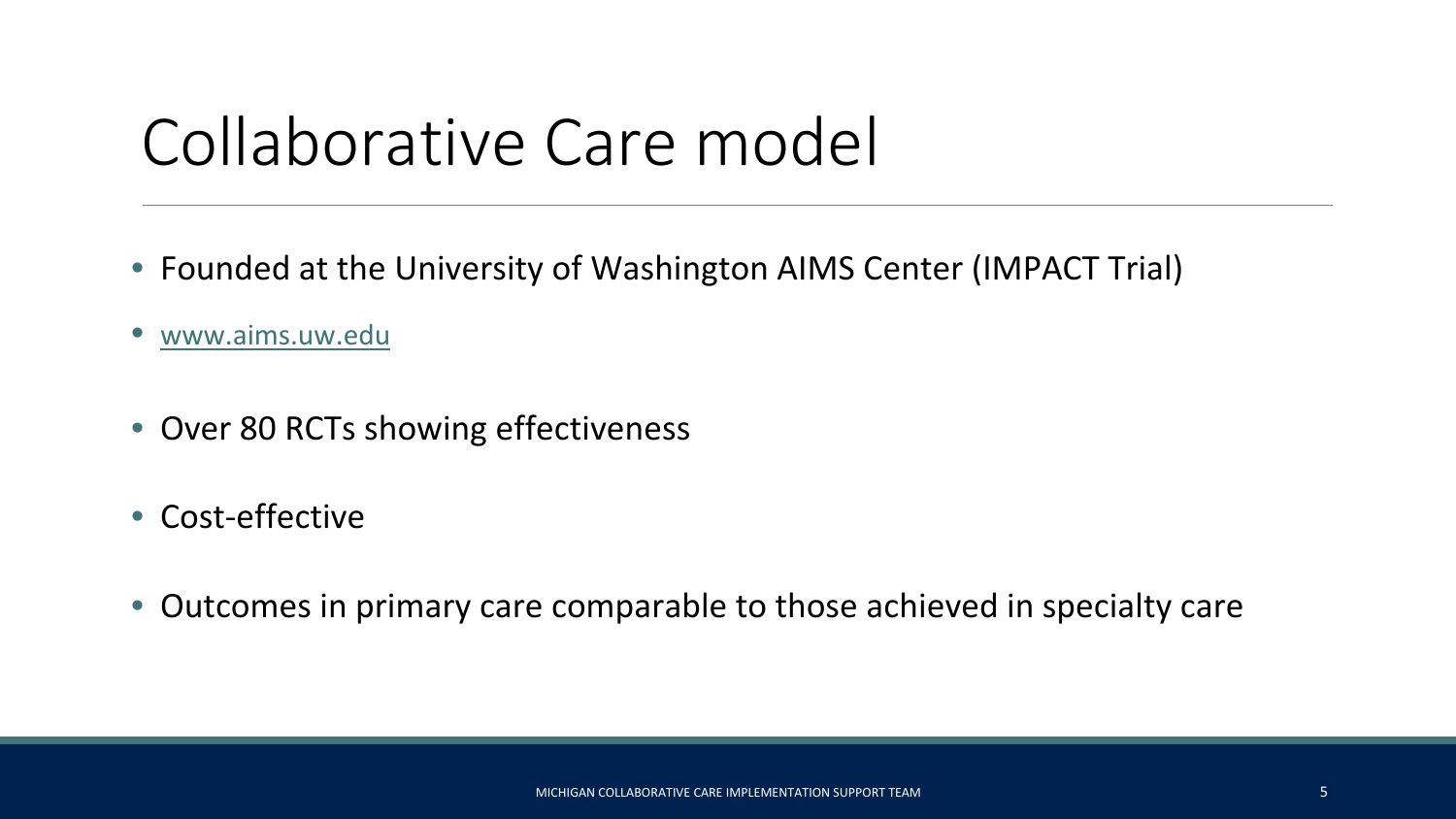### Target population

- Most evidence is for adults with depression
- Increasing evidence for anxiety disorders, adolescent depression, PTSD, and co-morbid medical conditions
- SPIRIT Study: Bipolar disorder, PTSD
- Level of need can be impacted by:
	- Trauma
	- Lower socioeconomic status and complex psychosocial needs
	- Access to care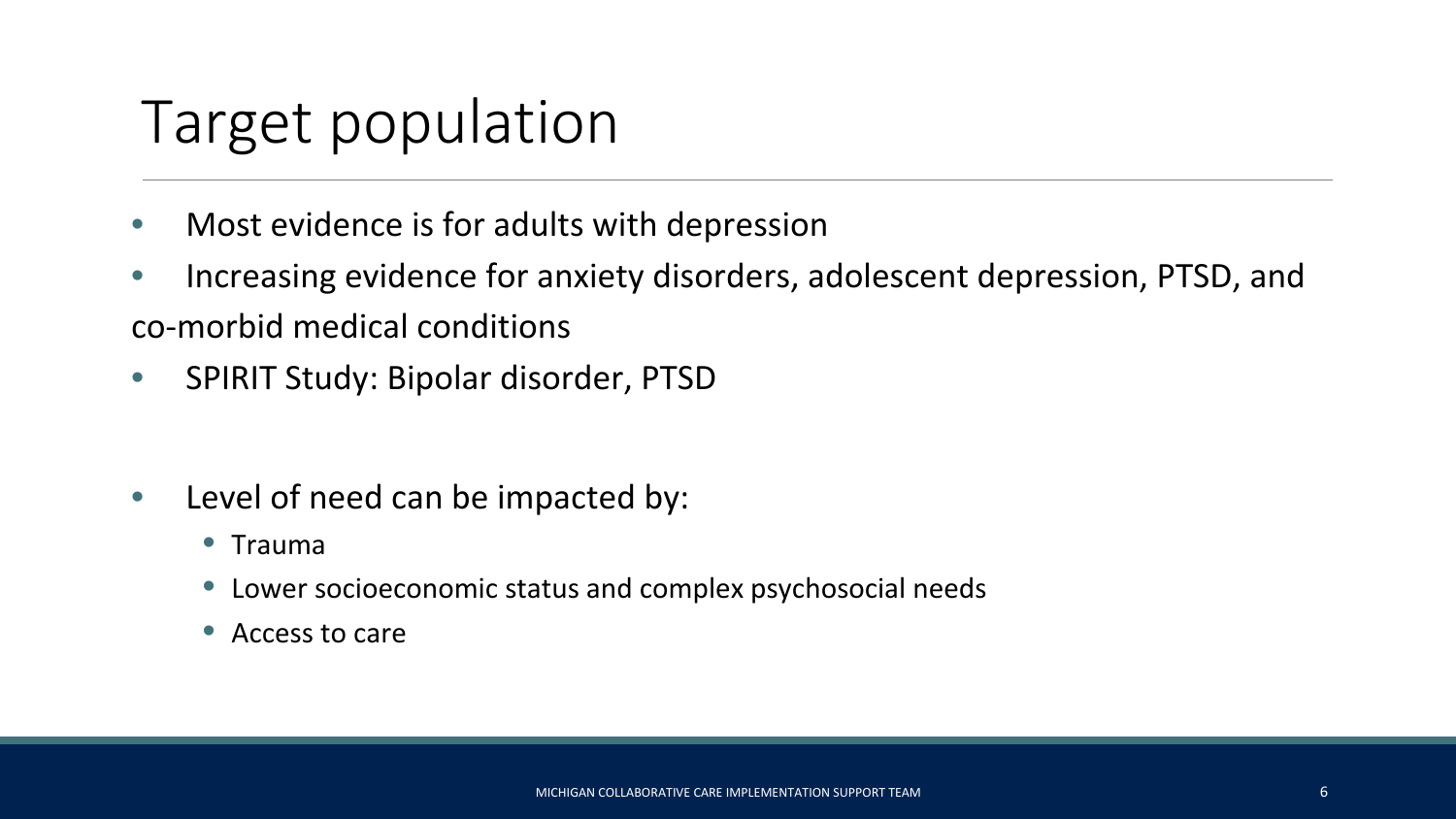# Who might require a higher level of care?

- Patients with:
	- Severe substance use disorders
	- Active psychosis
	- Developmental disabilities
	- Personality disorders requiring long-term specialty care
	- Current CMH consumers or persons requiring CMH-level services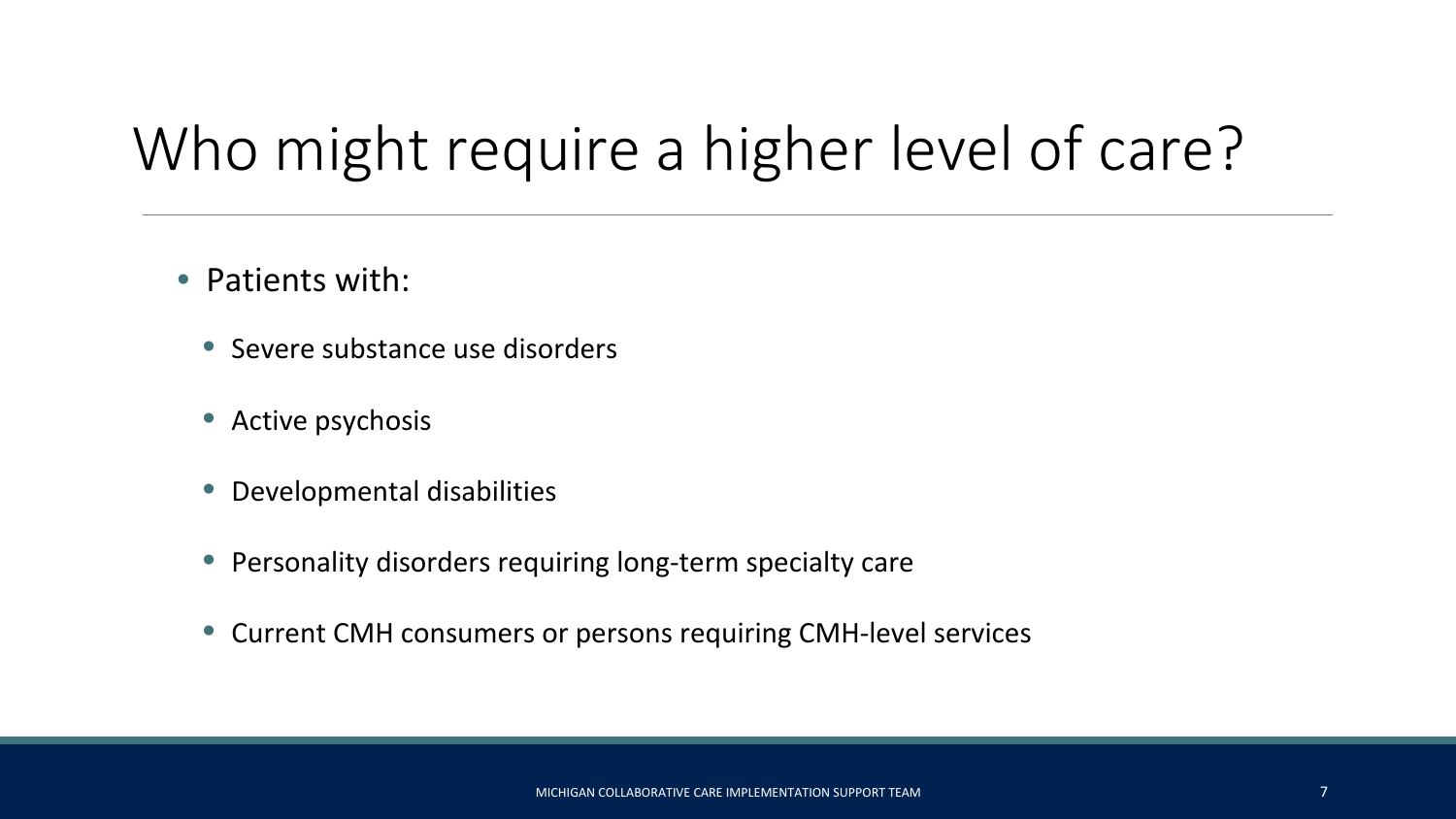#### Patient Centered Care

• Team-based care: Effective collaboration between PCPs and Behavioral Health Providers, incorporating patient goals into the treatment plan.

#### Population-Based Care

• Defined patient population tracked in a registry: no one 'falls through the cracks.'

#### Measurement-Based Treatment to Target

- Measurable treatment goals and outcomes defined and tracked for each patient.
- Treatments are actively changed until the clinical goals are achieved.

#### Evidence-Based Care

• Treatments used are evidence based.

#### Accountable Care

• Providers are accountable and reimbursed for quality of care, clinical outcomes, and patient satisfaction, not just the volume of care provided.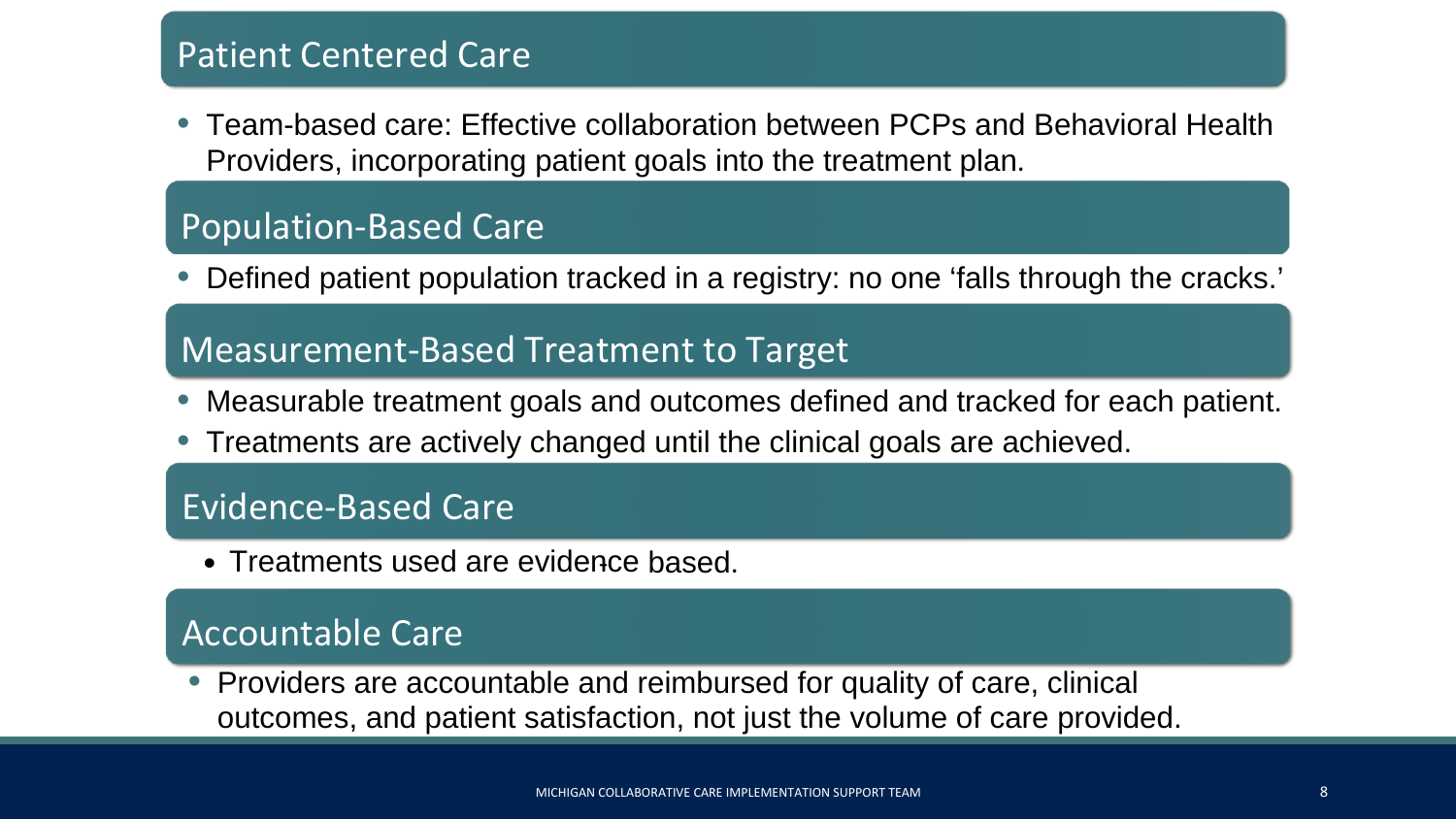#### The Collaborative Care Treatment Team

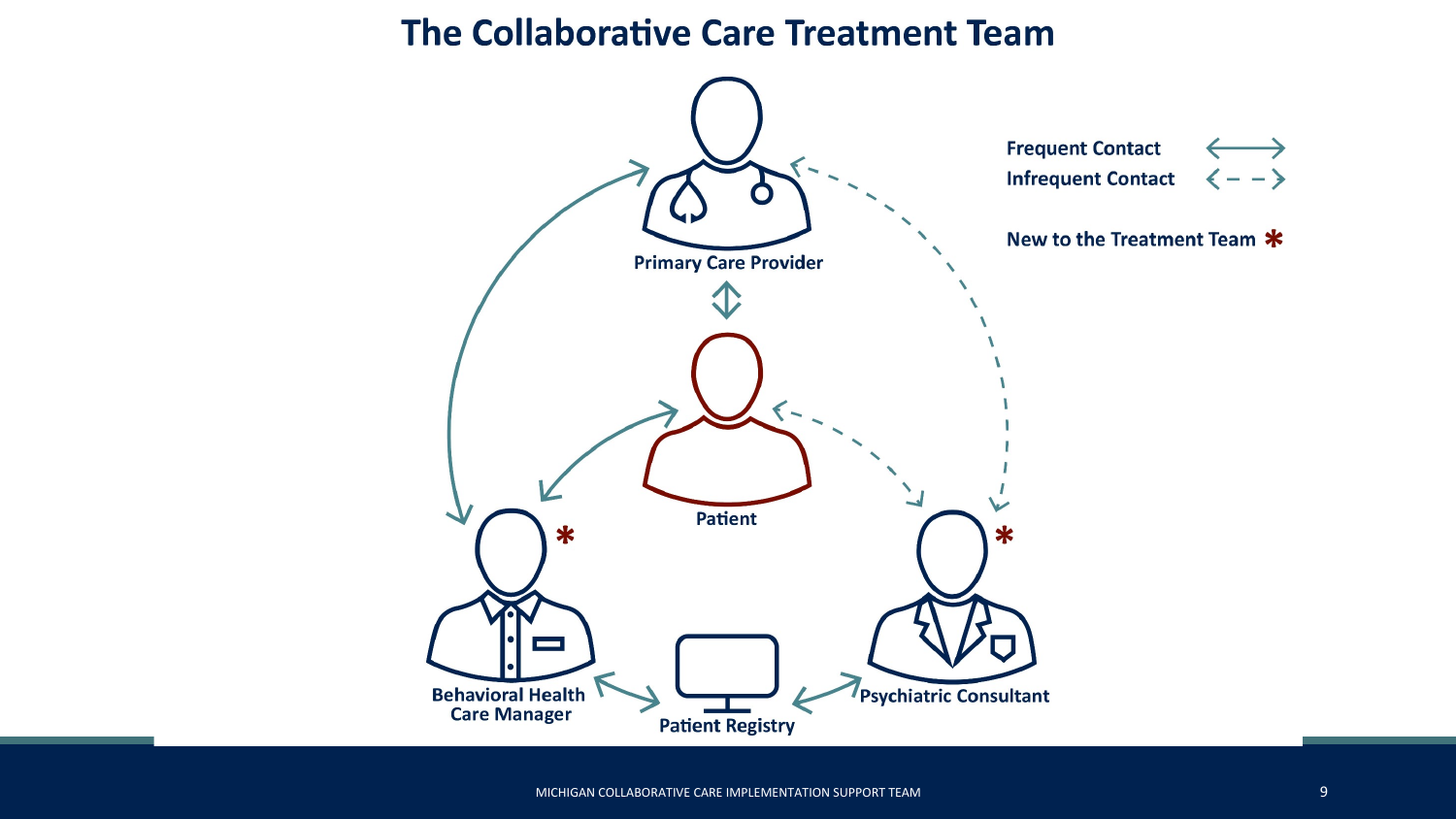# 5 Core Components  $+$ 2 New Team Members

=

# Collaborative Care Model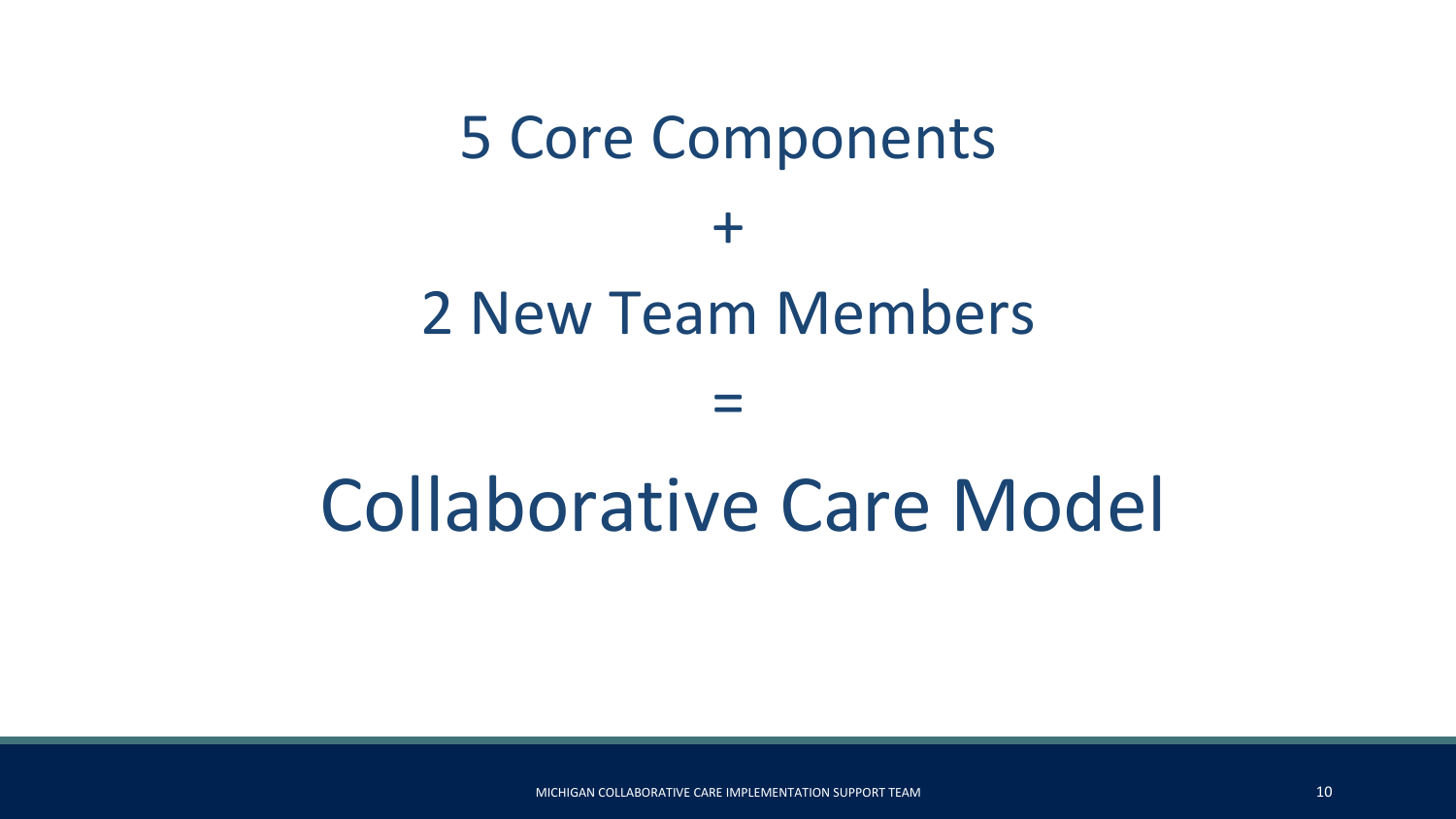# Behavioral Health Care Manager

- Often trained as social workers (MSWs), RNs, or other licensed behavioral health professionals
- Embedded in clinic, but also does \*a lot\* of phone work
- Co-visits, warm hand-offs when possible
- Diagnostic and psychosocial assessments (medication and psychiatric/SUD histories)
- Outcomes monitoring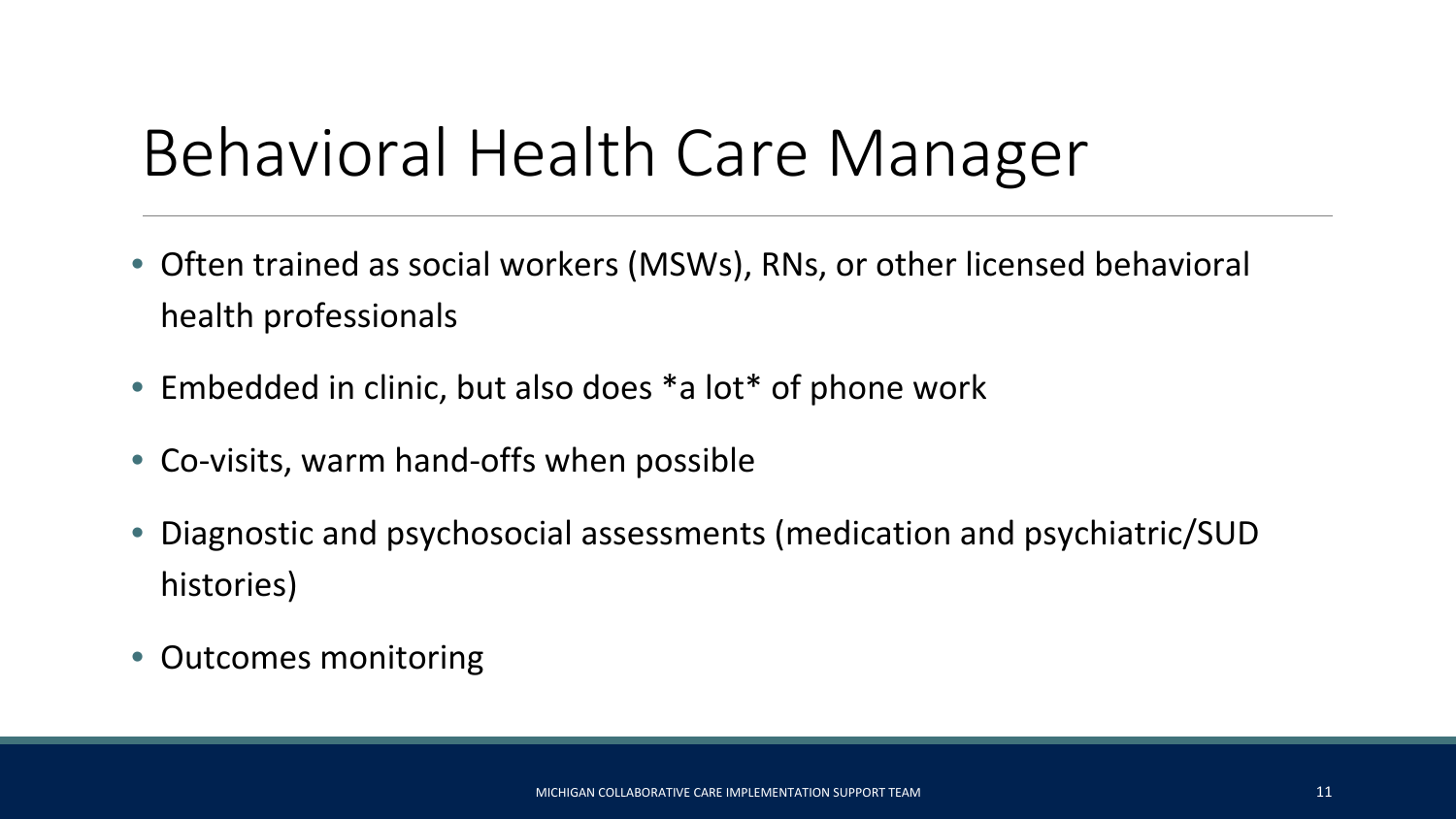## Behavioral Health Care Manager

- Develops and proactively adjusts treatment plan with consultation of psychiatric consultant
- Medication monitoring and psychoeducation
- Brief, evidence-based psychotherapeutic techniques; Not a traditional therapist role
- Risk assessments and safety planning
- Participates in panel review; Close collaboration with psychiatric consultant
- Referrals to specialty care for those not improving or needing higher level of care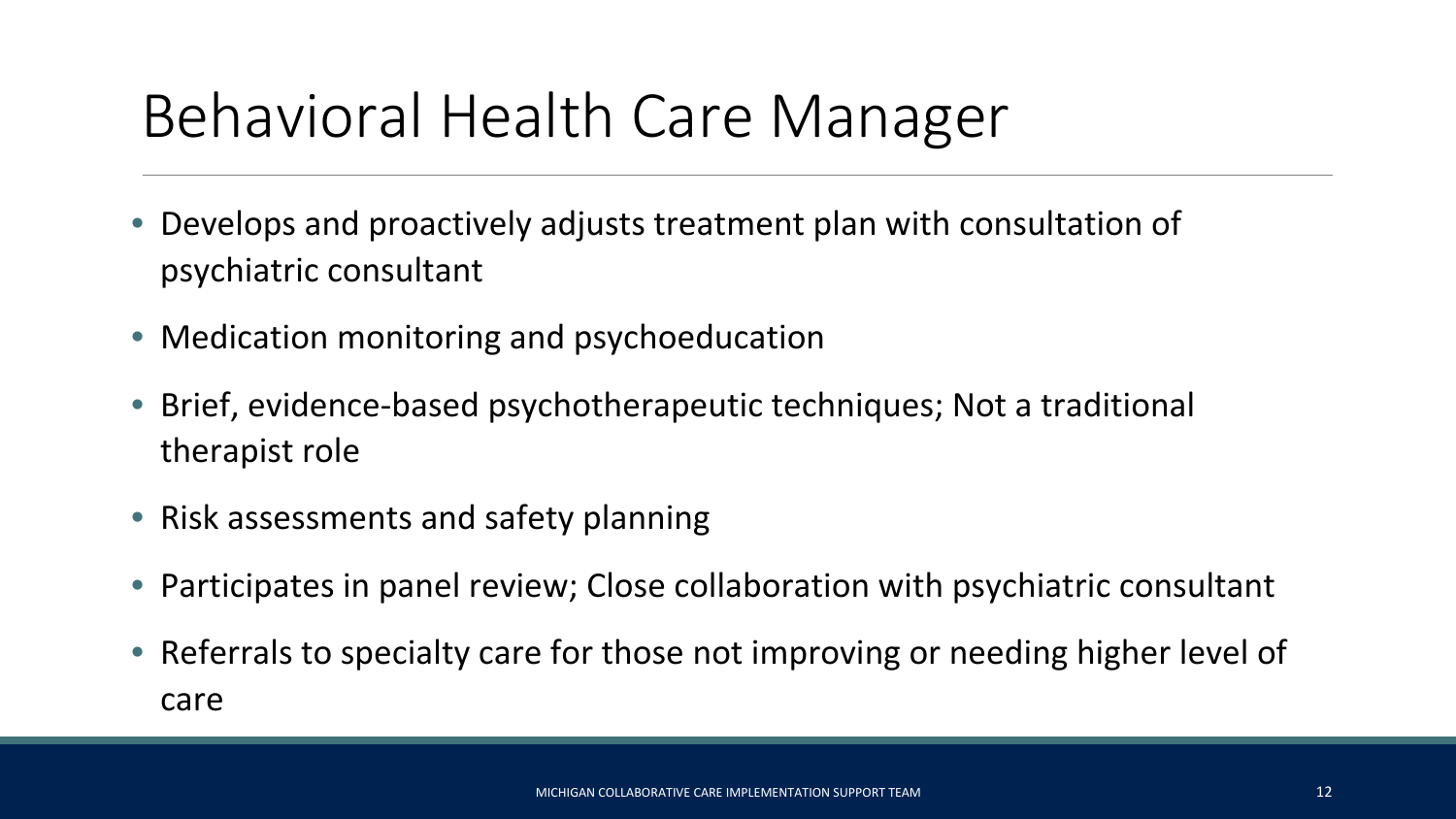### Psychiatric Consultant

- Collaborates closely with BHCM (1-2 hour/week panel review)
- Available for formal consultation and curbside consults
- Track and review patient progress using rating scales and data registries
- Document treatment recommendations to be sent to PCP for consideration
- Education of PCPs and staff as requested or desired by clinic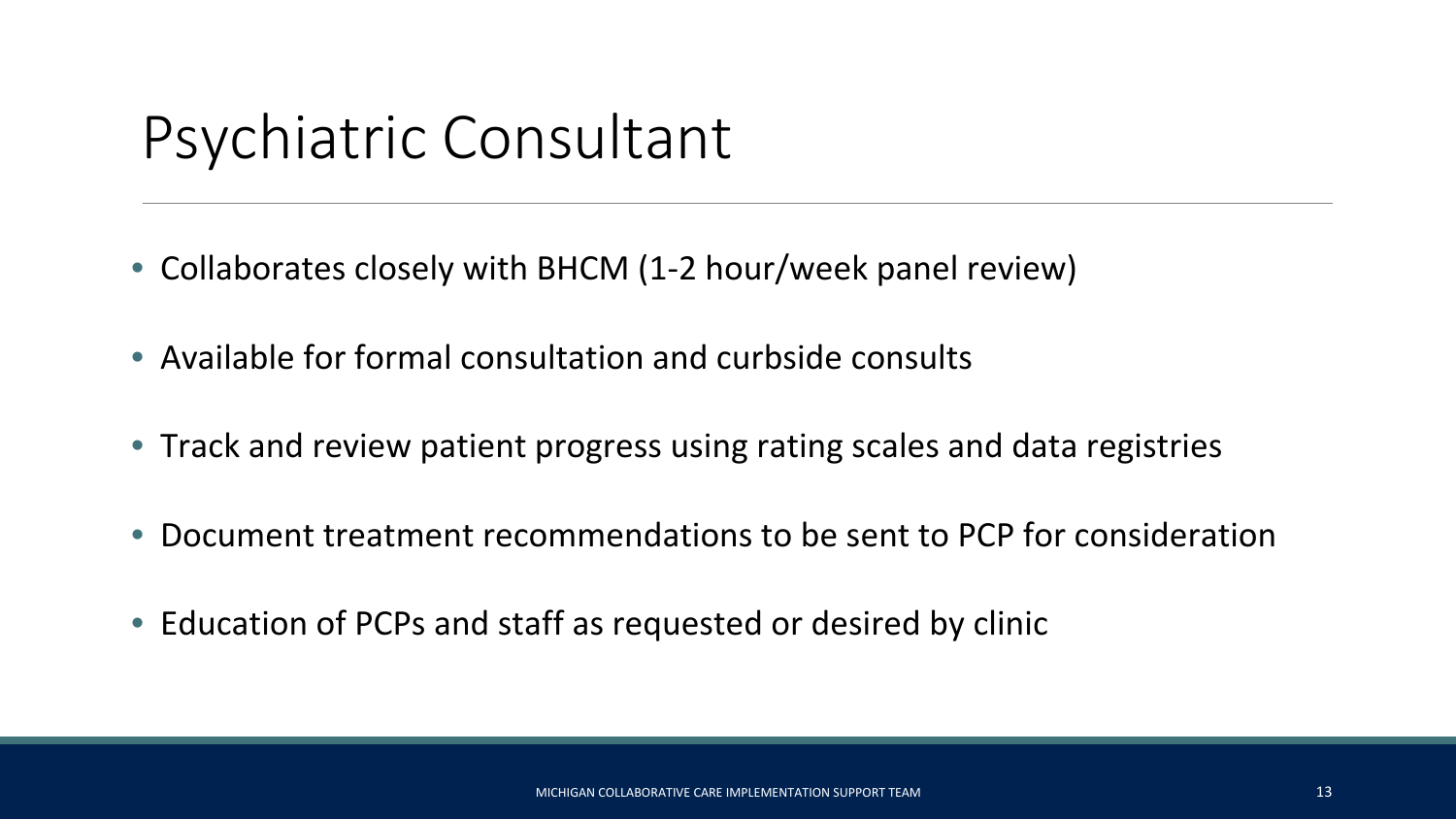### Primary Care Provider

- Introduces the Collaborative Care program and makes referrals
	- Warm handoffs are preferable
- Diagnoses common mental health disorders
- Prescribes medications
- Makes treatment adjustments in consultation with the behavioral health care manager and psychiatric consultant
- Oversees all aspects of patient's care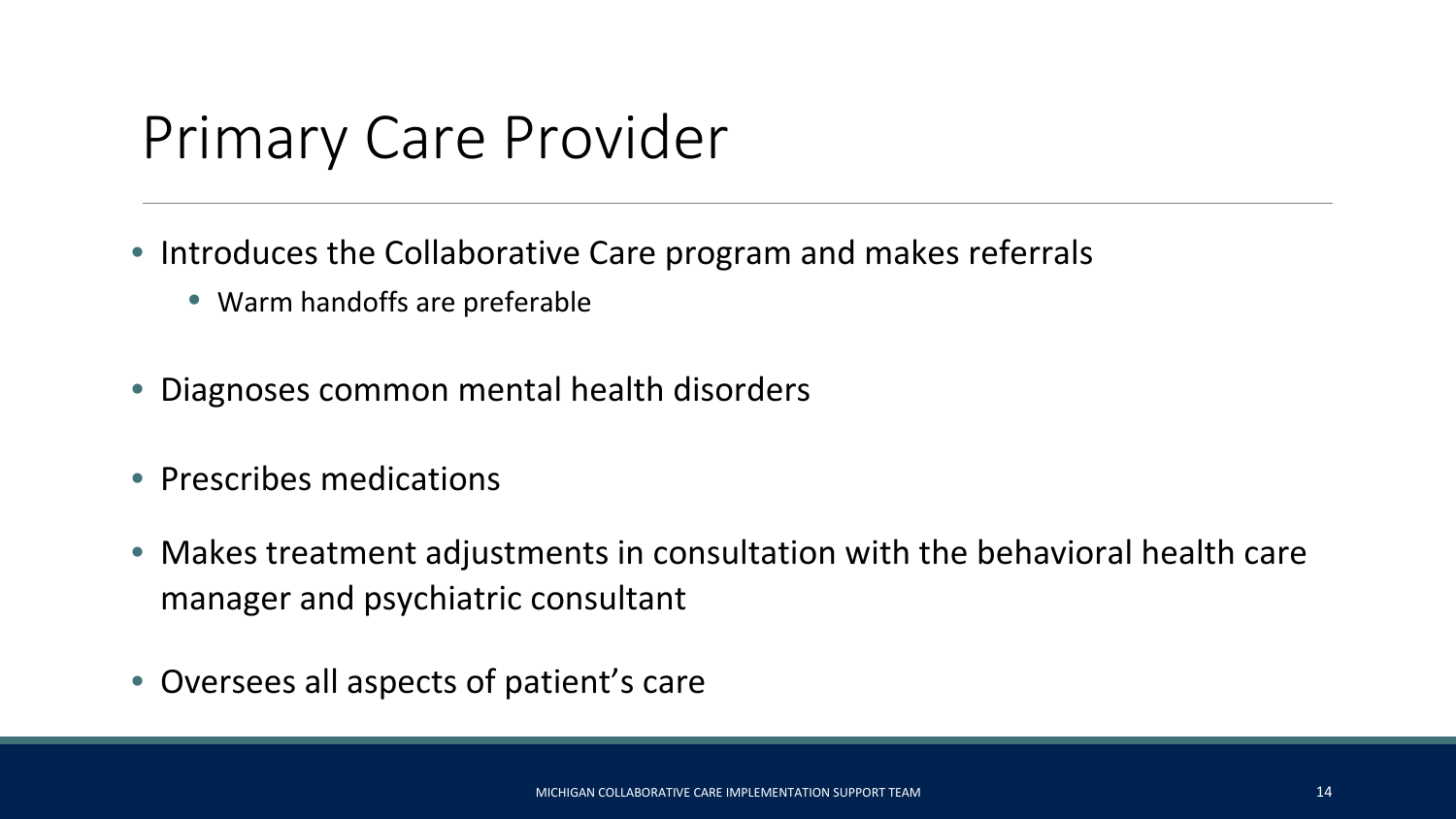### BHCM and Psychiatric Consultant Team

- "Panel review" 1 hour/week per 0.5 FTE behavioral health care manager
- Systematic review of patient registry
- New patients; not improving; worsening; those that may need to be moved on
- Specific case questions
- Documentation

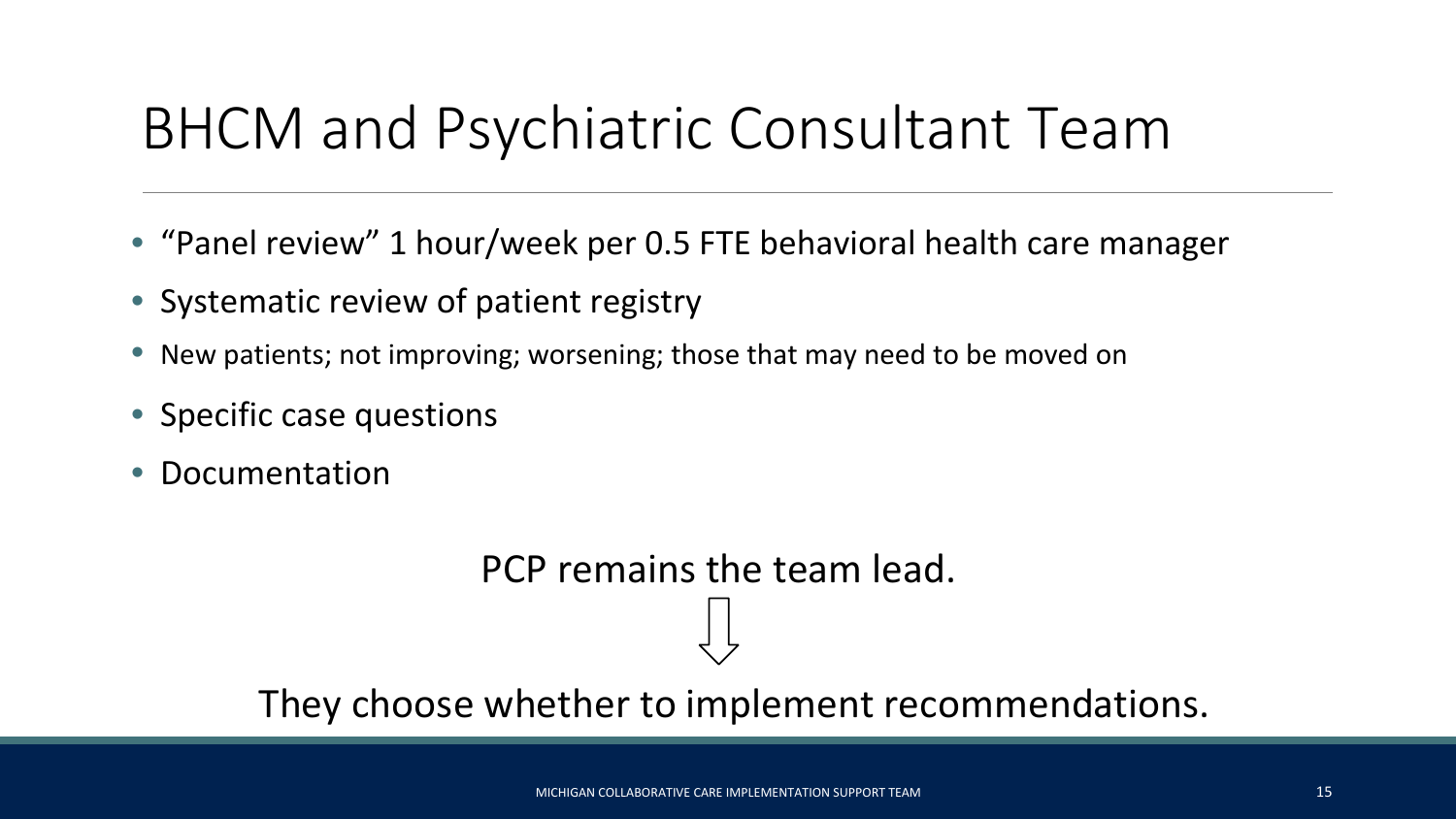### Patient Registry Example

| <b>Current Clinic</b><br>Low High | <b>Patient Name</b><br>Low High      | <b>Birth Date</b><br>Low High | Level<br>Low High | <b>Status</b><br>Low High | <b>Enroll Date</b><br>Low High | Last PHQ<br>Date<br>Low High | Last PHQ<br>Score<br>Low High | <b>PHQ</b><br>Change<br>Low High | PHQ Date<br>Diff<br>Low High | <b>PHQ#9</b><br>Low High | Last GAD<br>Date<br>Low High | Last GAD<br>Score<br>Low High | GAD<br>Change<br>Low High | <b>GAD Date</b><br>Diff<br>Low High |
|-----------------------------------|--------------------------------------|-------------------------------|-------------------|---------------------------|--------------------------------|------------------------------|-------------------------------|----------------------------------|------------------------------|--------------------------|------------------------------|-------------------------------|---------------------------|-------------------------------------|
|                                   |                                      |                               |                   |                           |                                |                              |                               |                                  |                              |                          |                              |                               |                           |                                     |
| <b>CLINIC WEST</b>                | <b>MARCH, TARA</b>                   | 08/09/1987 2                  |                   | <b>ACTIVE</b>             |                                | 11/08/2011 07/15/2013 7      |                               | $\overline{A}$                   | 108 days                     | 0                        | 04/20/2016 13                |                               | $6\overline{6}$           | 31 days                             |
| <b>CLINIC WEST</b>                | CHERRY, JANE                         | 05/18/1962 3                  |                   | <b>ACTIVE</b>             |                                | 08/26/2008 12/12/2013 17     |                               | $\blacksquare$                   | 44 days                      | 0                        | 04/20/2016 12                |                               | $\overline{2}$            | 78 days                             |
| <b>CLINIC WEST</b>                | RIVER, SANDY                         | 12/25/1958 1                  |                   | <b>ACTIVE</b>             | 03/02/2006 10/03/2013 2        |                              |                               | $\overline{2}$                   | 182 days                     | $\overline{0}$           | 04/20/2016 14                |                               | $\overline{0}$            | 0 days                              |
| <b>CLINIC WEST</b>                | ZANDER, LAURA                        | 09/01/1953 3                  |                   | <b>ACTIVE</b>             |                                | 02/06/2013 11/22/2013 5      |                               | 1                                | 45 days                      | $\overline{0}$           | 04/20/2016 21                |                               | $\overline{2}$            | 60 days                             |
| <b>CLINIC WEST</b>                | SMITH, MARY                          | 04/10/1978 3                  |                   | <b>ACTIVE</b>             | 08/21/2013 01/08/2014 10       |                              |                               | $\overline{\mathbf{r}}$          | 51 days                      |                          | 04/20/2016 12                |                               | $\vert$ 1                 | 91 days                             |
| <b>CLINIC WEST</b>                | DEMO, ONE                            | 11/27/1976 3                  |                   | <b>ACTIVE</b>             |                                | 12/12/2013 05/23/2014 10     |                               | $\overline{0}$                   | 0 days                       |                          | 04/20/2016 2                 |                               | $\overline{0}$            | 0 days                              |
| <b>CLINIC WEST</b>                | MANOOGIAN,<br>SARAH                  | 05/15/1952 3                  |                   | <b>ACTIVE</b>             |                                | 11/16/2012 12/18/2013 14     |                               | $-2$                             | 119 days                     | 10                       | 03/20/2016 8                 |                               |                           | 0 days                              |
| <b>CLINIC SOUTH</b>               | <b>FLINTSTONE,</b><br><b>PEBBLES</b> | 07/12/1991 3                  |                   | <b>ACTIVE</b>             | 12/12/2013                     | 12/12/2013 10                |                               | 10                               | 0 days                       |                          | 04/20/2016 9                 |                               | -9                        | 91 days                             |
| <b>CLINIC SOUTH</b>               | SMITH, MICHAEL                       | 04/12/1992 2                  |                   | <b>ACTIVE</b>             | 07/16/2012 10/22/2013 13       |                              |                               | $\overline{0}$                   | 91 days                      | $\overline{0}$           | 01/01/2016 6                 |                               | $\overline{0}$            | 0 days                              |
| <b>CLINIC SOUTH</b>               | DEMO, DINA                           | 08/27/1981 2                  |                   | <b>ACTIVE</b>             |                                | 12/24/2013 12/24/2013 12     |                               | 0                                | 0 days                       | $\overline{0}$           | 02/03/2016 11                |                               | $\overline{0}$            | 0 days                              |
| <b>CLINIC SOUTH</b>               | CLARK, SARAH                         | 03/26/1954 3                  |                   | <b>ACTIVE</b>             | 07/19/2012 11/25/2013 18       |                              |                               | $\vert$ 1                        | 33 days                      | $\overline{0}$           |                              |                               | $\overline{0}$            | 0 days                              |
| <b>CLINIC NORTH</b>               | RAISIN, WONDA                        | 10/10/1957 3                  |                   | <b>ACTIVE</b>             |                                | 11/29/2012 12/02/2013 9      |                               | $\overline{2}$                   | 34 days                      | $\overline{0}$           |                              |                               | 0                         | 0 days                              |
| <b>CLINIC NORTH</b>               | <b>TEST, FIRST</b>                   | 10/19/1959 3                  |                   | <b>ACTIVE</b>             |                                | 12/03/2013 01/16/2015 24     |                               | 18                               | 371 days                     | 3                        |                              |                               | $\overline{0}$            | 0 days                              |
| <b>CLINIC NORTH</b>               | <b>TEST, MARY</b>                    | 01/01/1951 3                  |                   | <b>ACTIVE</b>             |                                |                              |                               | 0                                | 0 days                       |                          |                              |                               | 0                         | 0 days                              |
|                                   |                                      |                               |                   |                           |                                |                              |                               |                                  |                              |                          |                              |                               |                           |                                     |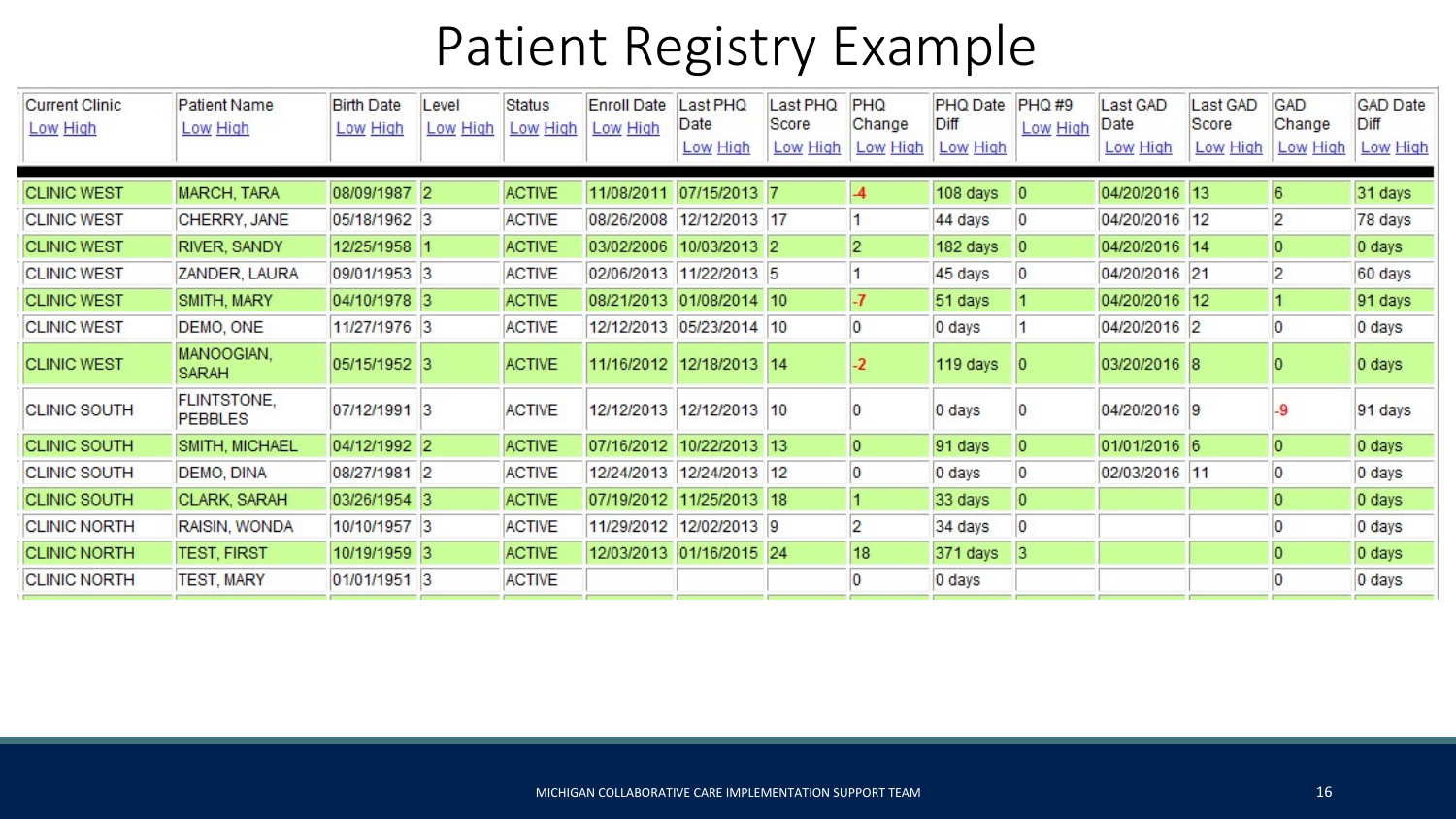### Measurement-based care

- PHQ-9
- GAD-7
- AUDIT-C
- CIDI-Based Bipolar Screening Scale
- MOCA (seniors)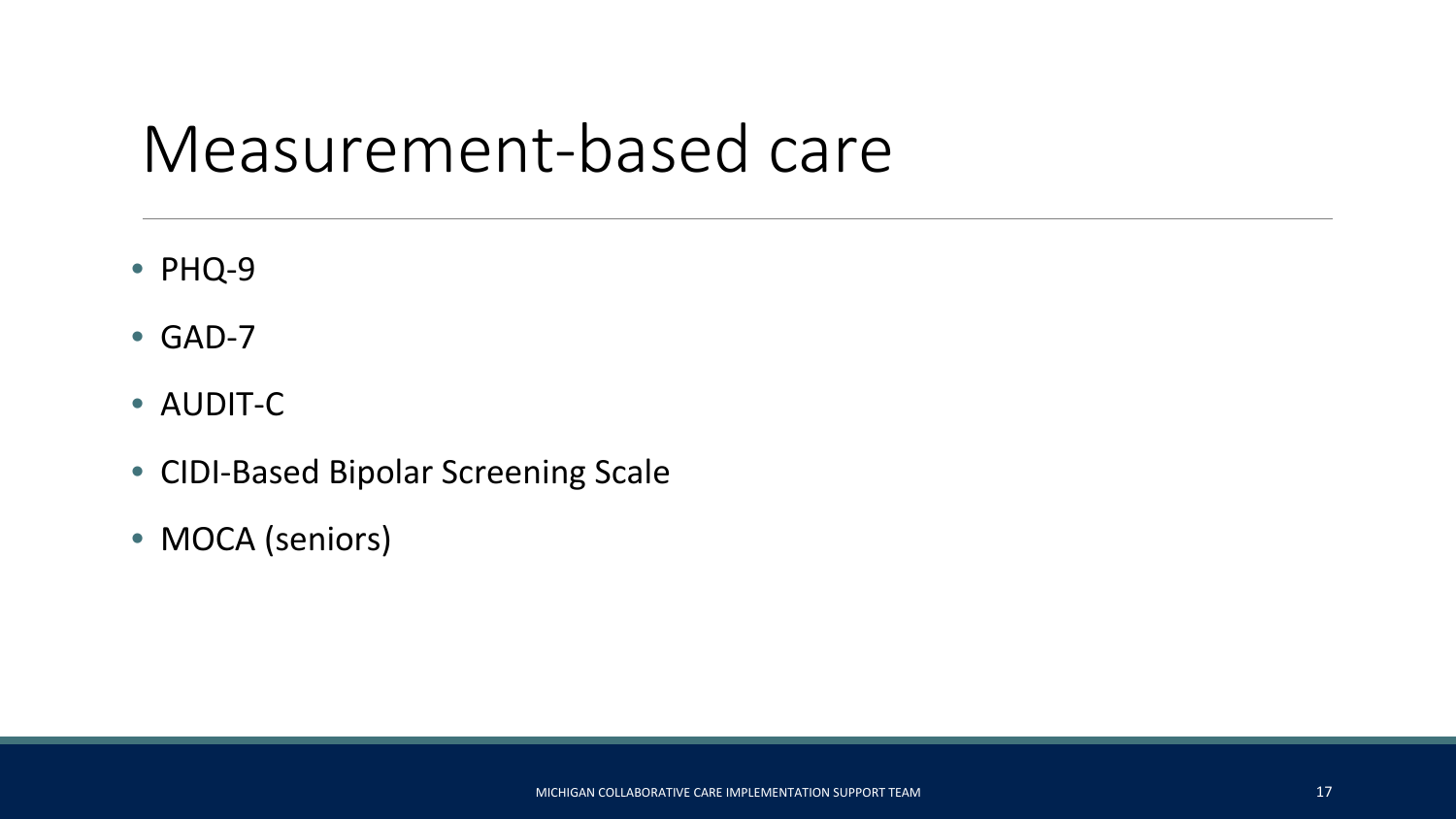# Brief, evidence-based interventions

- BHCMs will provide:
- Motivational Interviewing
- Problem-Solving Therapy
- Behavioral Activation
- Medication Monitoring
- Psychoeducation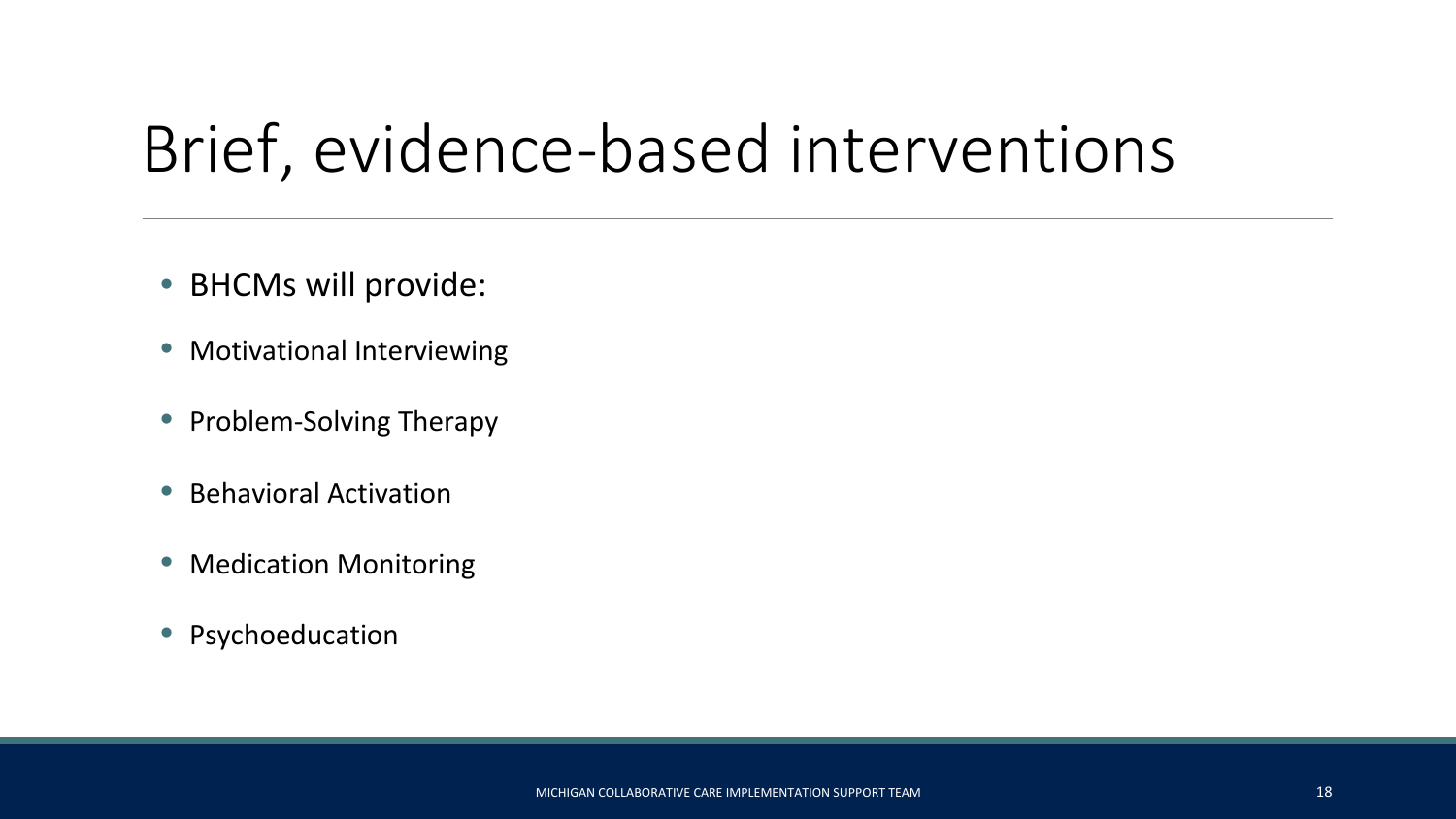In a Washtenaw County CoCM pilot project,

**CoCM patients** reported significantly less depression and anxiety than usual care patients at six month follow-up.



*\*= statistically significant difference (p < .05)*